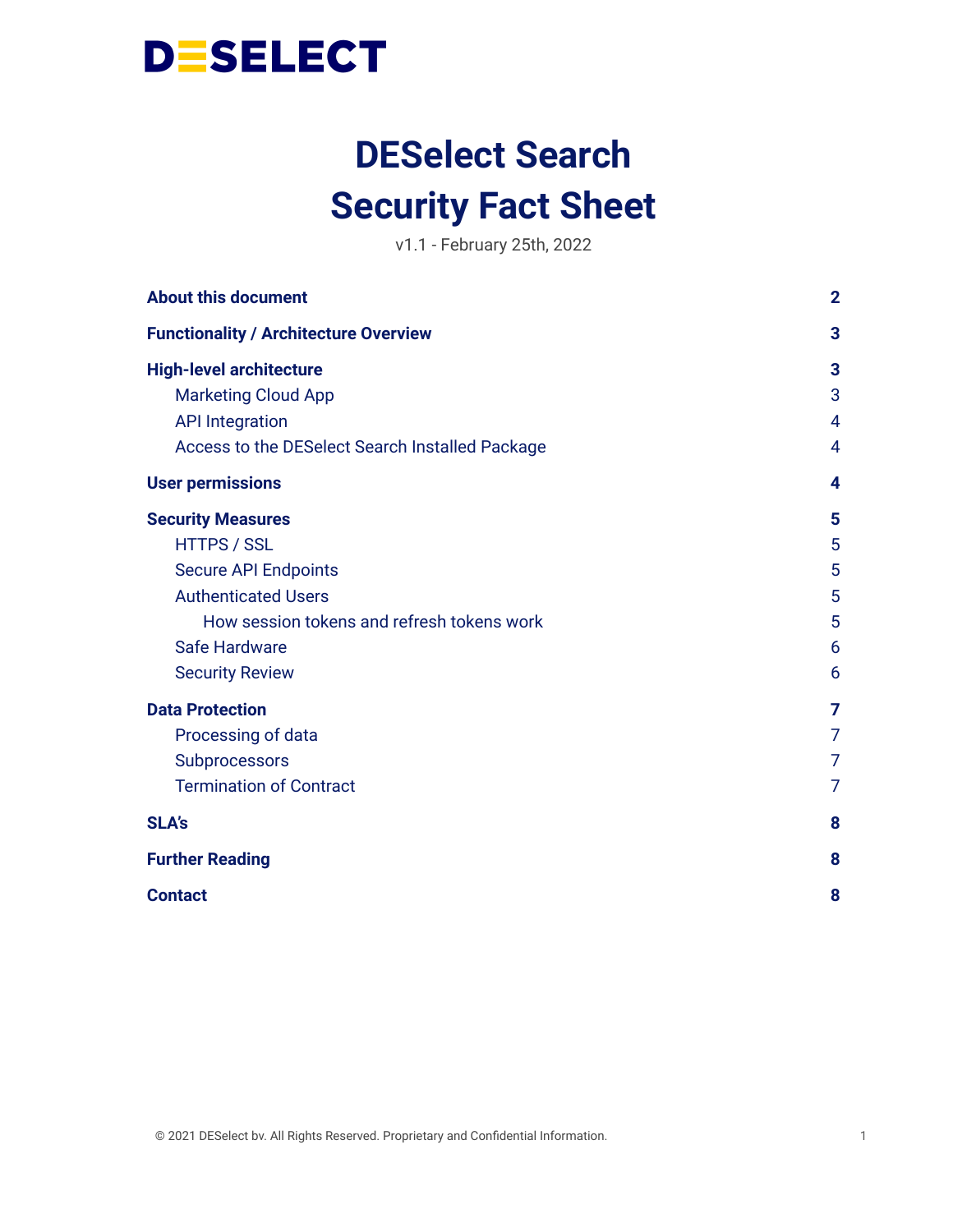

# <span id="page-1-0"></span>**About this document**

At DESelect, we place a high value on security. Trust is one of our core values.

This document aims to provide a high-level overview of the different security aspects and inner workings of the DESelect Search application.

More details can be found on our **[website](https://deselect.com/security-and-data-protection/)** or our **[Security](https://security.deselect.com/) Portal**.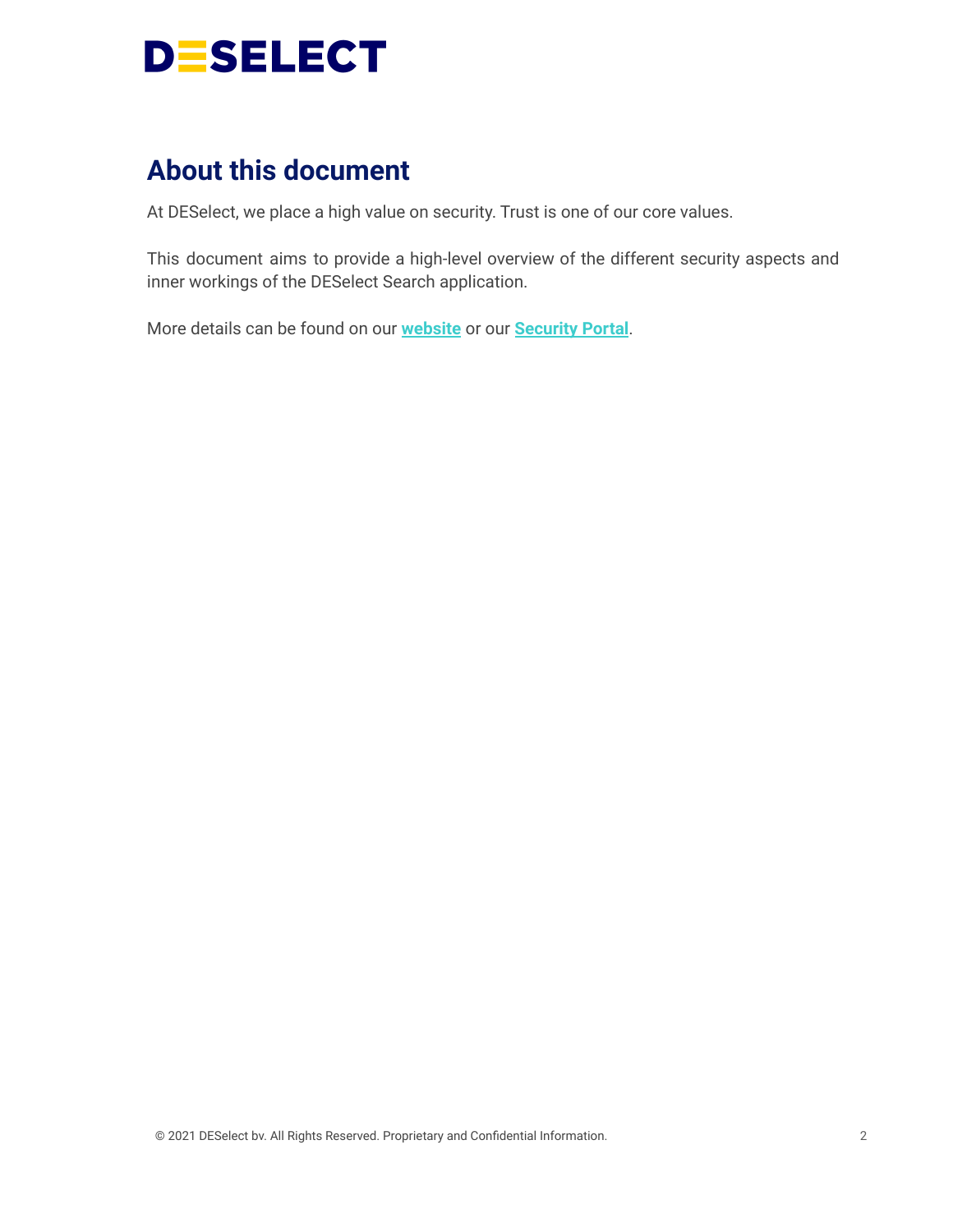

# <span id="page-2-0"></span>**1. Functionality / Architecture Overview**

DESelect Search provides a UI that is rendered in an iFrame in Marketing Cloud.

This UI consists of a search bar, where users indicate the type of object he's searching for and the search term.

Upon submitting this form, an Api call is made to the DESelect servers, which make an API call to Marketing Cloud, handle the responses properly, and return the results in a formatted way back to the front end so the search results can be shown to the user.



# <span id="page-2-1"></span>**2. High-level architecture**

DESelect Search is installed as an Installed Package inside your Salesforce Marketing Cloud instance. This Installed Package has 2 components:

## <span id="page-2-2"></span>**2.1. Marketing Cloud App**

The Marketing Cloud App component allows us to show an iFrame within Salesforce Marketing Cloud. This way we can provide additional functionality to marketers within the platform. The Marketing Cloud App is available for users by clicking *AppExchange* > *DESelect Search*.

When a user clicks on the DESelect Search item under AppExchange in the Marketing Cloud menu, the oAuth2 authentication process starts, as documented on top of the **[DESelect](https://drive.google.com/file/d/15sztR9VUyhW7q_rcuLaYj7_pORzkZFl6/view?usp=sharing) Search [Architecture](https://drive.google.com/file/d/15sztR9VUyhW7q_rcuLaYj7_pORzkZFl6/view?usp=sharing) diagram**. Once the user is authenticated, the frontend of the DESelect Search application is rendered within an iFrame, and all interactions of DESelect Search with Marketing Cloud happen through the Marketing Cloud APIs. When a user switches to another Marketing Cloud application, the logout flow is triggered (as documented on the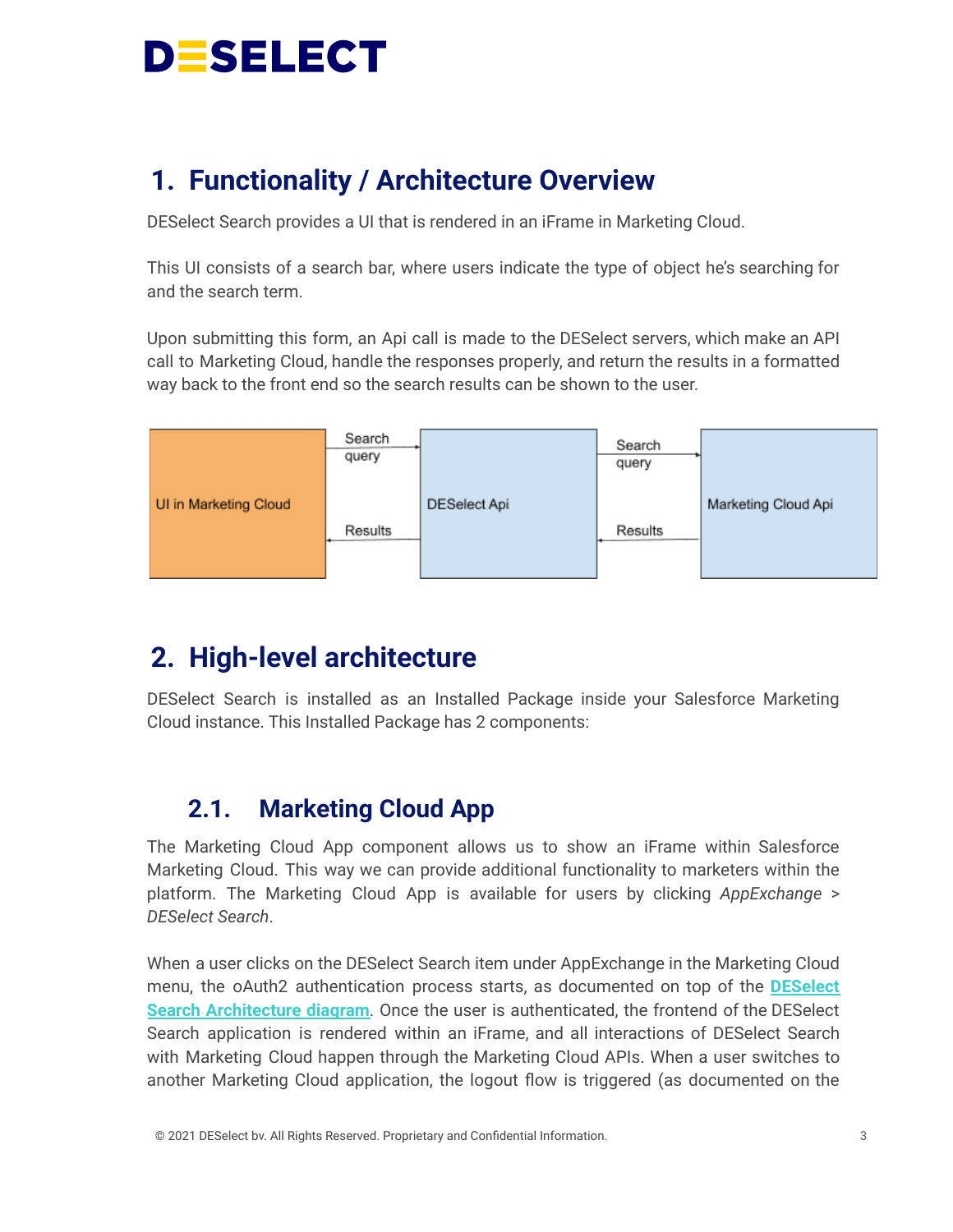

bottom of the **DESelect Search [Architecture](https://drive.google.com/file/d/15sztR9VUyhW7q_rcuLaYj7_pORzkZFl6/view?usp=sharing) diagram**) and the user's session with DESelect Search is terminated.

## <span id="page-3-0"></span>**2.2. API Integration**

The DESelect Search UI provided in the iFrame connects to the DESelect servers, on which a combination of custom logic and calls to the Salesforce Marketing Cloud provide the functionality to support the front end.

During the setup of the API integration, a scope needs to be defined. The scope determines what DESelect Search is allowed to do through the API. The scope required for DESelect Search is minimal, with only the permissions listed below. Note that the installed package already comes with these permissions, you don't need to take any additional steps.

For this installed package to work, we just need Read permissions on the objects users want to search for. The permissions scope for this Installed Package is:

- Email: Read
- Documents and Images: Read
- Saved Content: Read
- Automations: Read
- Journeys: Read
- Data Extensions: Read

## <span id="page-3-1"></span>**2.3. Access to the DESelect Search Installed Package**

Any Salesforce Marketing Cloud administrator can manage the licenses for the DESelect Search installed package. Access can be granted per individual user and per business unit and can be revoked at any time.

# <span id="page-3-2"></span>**3. User permissions**

DESelect Search is limited to Make sure Marketing Cloud users' permissions. For example, if a user does not have access to view automations, (s)he won't be able to search for automations using DESelect Search.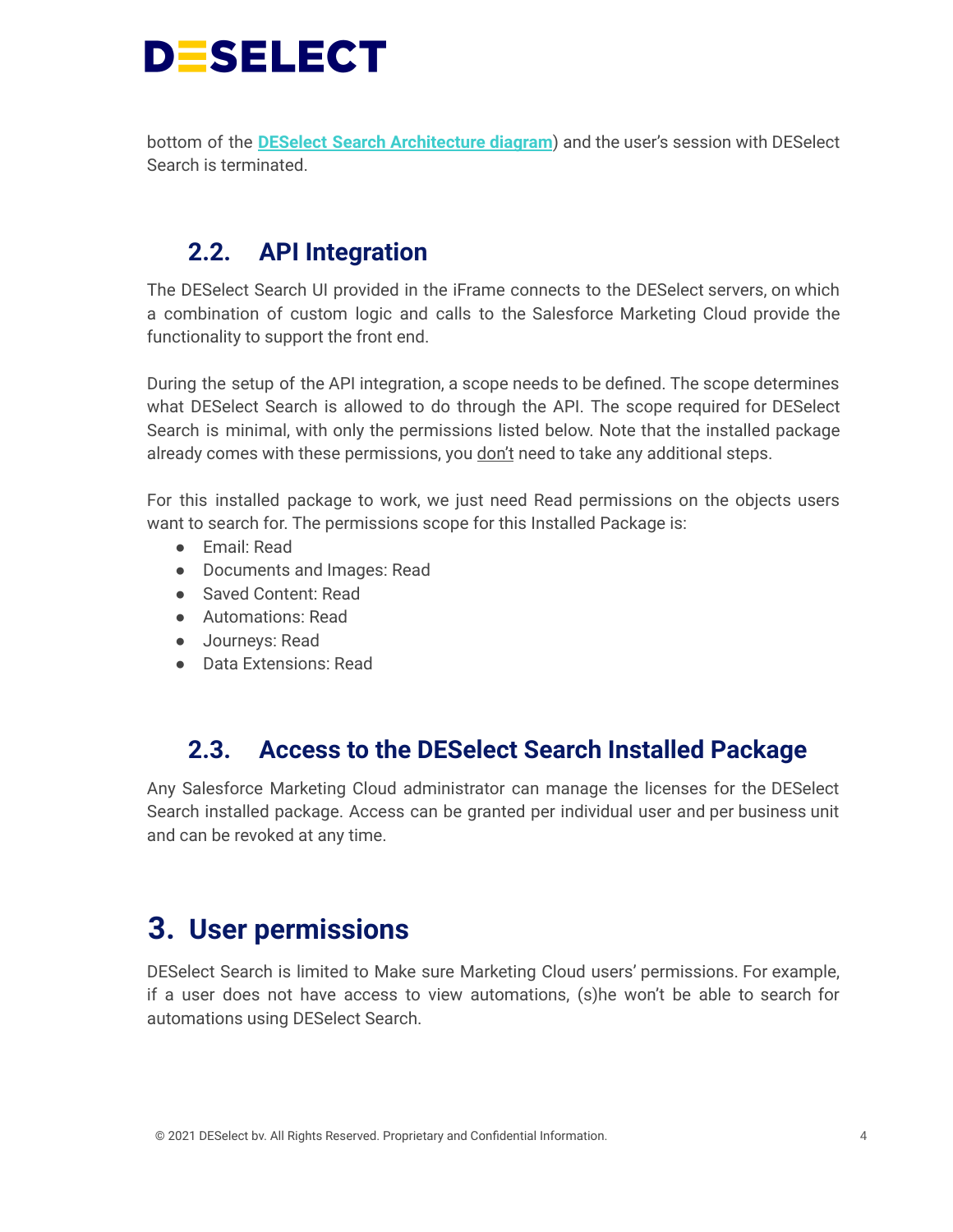

## <span id="page-4-0"></span>**4. Security Measures**

The following security measures are in place in DESelect Search to assure the safety of your data:

## <span id="page-4-1"></span>**4.1. HTTPS / SSL**

All communication between the Salesforce Marketing Cloud App and the DESelect Search API, as well as the communication between the DESelect Search backend and the Salesforce Marketing Cloud API, happens over HTTPS through TLS 1.3. This means nobody can intercept or modify any messages sent.

## <span id="page-4-2"></span>**4.2. Secure API Endpoints**

The DESelect Search API endpoints are only accessible for logged in users of the DESelect Search Marketing Cloud App. Our endpoints are secured by both HTTP headers and a session token.

## <span id="page-4-3"></span>**4.3. Authenticated Users**

When users perform actions in DESelect Search, they do so in their own name. That way you maintain full visibility and accountability on the data processing by users. For example, when a user creates a new Data Extension in DESelect Search, the 'Created By' of this Data Extension will show the user's name.

Authentication happens through oAuth2, which is the industry standard safe way of authentication without sharing any passwords with DESelect Search and also a Salesforce best practice when building packages for Salesforce Marketing Cloud. More details on this authentication flow can be found **[here](https://developer.salesforce.com/docs/marketing/marketing-cloud/guide/integration-app-auth-code.html)**.

#### 4.3.1. How session tokens and refresh tokens work

<span id="page-4-4"></span>When a user opens DESelect Search in Marketing Cloud, authentication happens through oAuth2, and DESelect Search is provided with a session token and a refresh token. This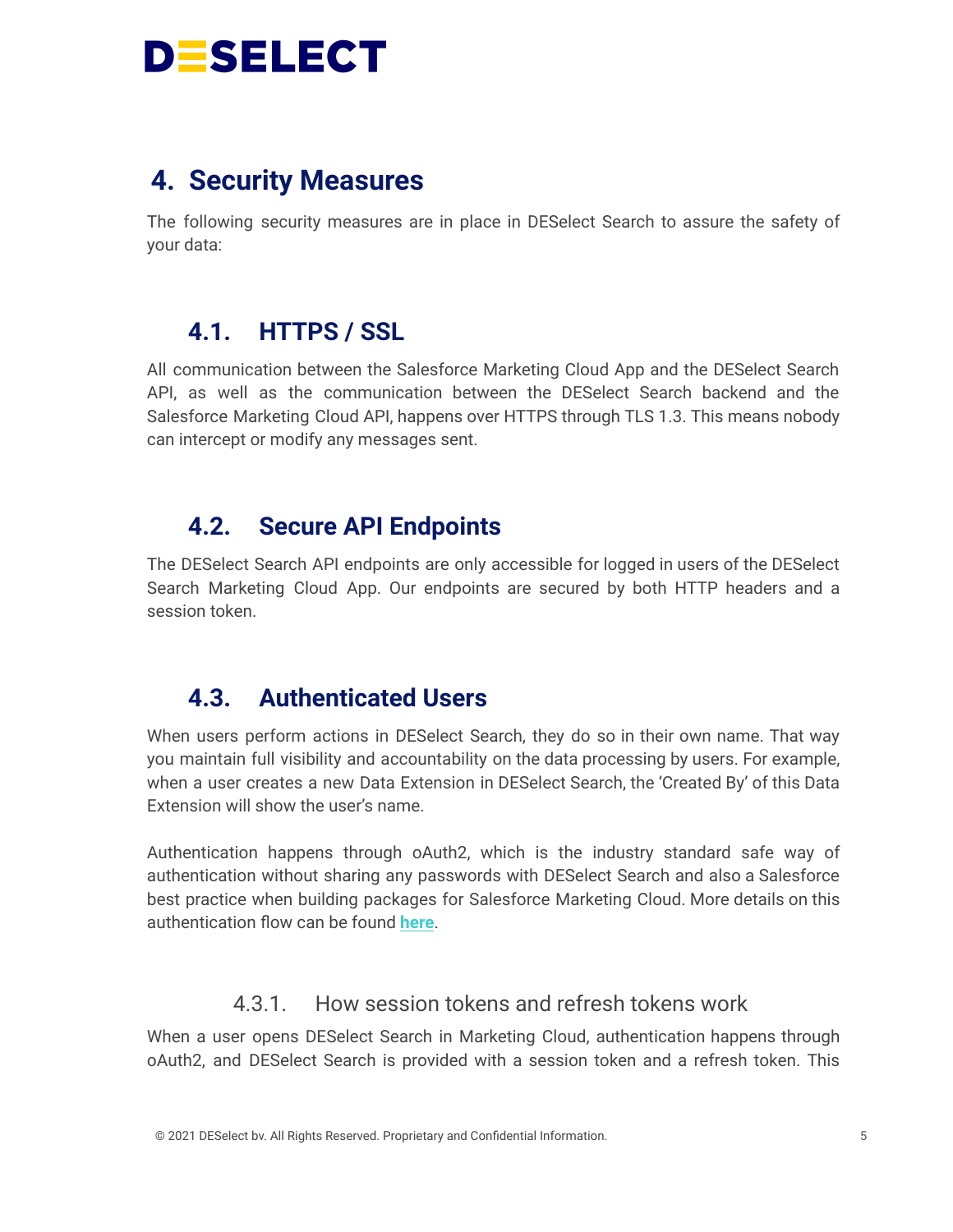

session token allows DESelect Search to make API calls to Salesforce Marketing Cloud in the name of the user. This session token has a scope limited to the permissions defined in the Installed Package as described in section 1.2 of this document. This session token has a limited lifetime of 20 minutes. With the refresh token that was provided upon authentication, a new session token is requested with SFMC before the old one expires. Both access and refresh tokens are stored encrypted on DESelect Search servers.

When the user logs out of Salesforce Marketing Cloud, or switches to another studio inside of SFMC, (s)he is logged out of DESelect Search, and the session token and refresh token become invalid.

When a user just closes his/her browser, the tokens remain valid until they expire. So for the session token this is after 20 minutes, for the refresh token this is after the period described in the next section of this document.

Note that DESelect Search can only be used by a Salesforce Marketing Cloud user when (s)he is logged in.

### <span id="page-5-0"></span>**4.4. Safe Hardware**

DESelect Search runs on servers of DigitalOcean, a market leader in infrastructure as a service, with an additional security layer by Cloudflare, which protects it from attacks.

Our servers are in **secure data [centers](https://www.digitalocean.com/trust/)** in Amsterdam and Frankfurt, managed by DigitalOcean, with ISO-27001:2013, SOC I and II, and PSI-DSS **[certifications](https://www.digitalocean.com/trust/certification-reports/)**. A DPA is in place between DESelect Search and DigitalOcean and they are GDPR compliant.

## <span id="page-5-1"></span>**4.5. Security Review**

DESelect Search has passed the Salesforce Security Review, which is a prerequisite to be listed on the AppExchange. This means a thorough assessment of the security of the application has been done. Besides the initial assessment, Salesforce performs additional checks at random intervals.

Next to Salesforce, DESelect Search also performs penetration tests on a regular basis.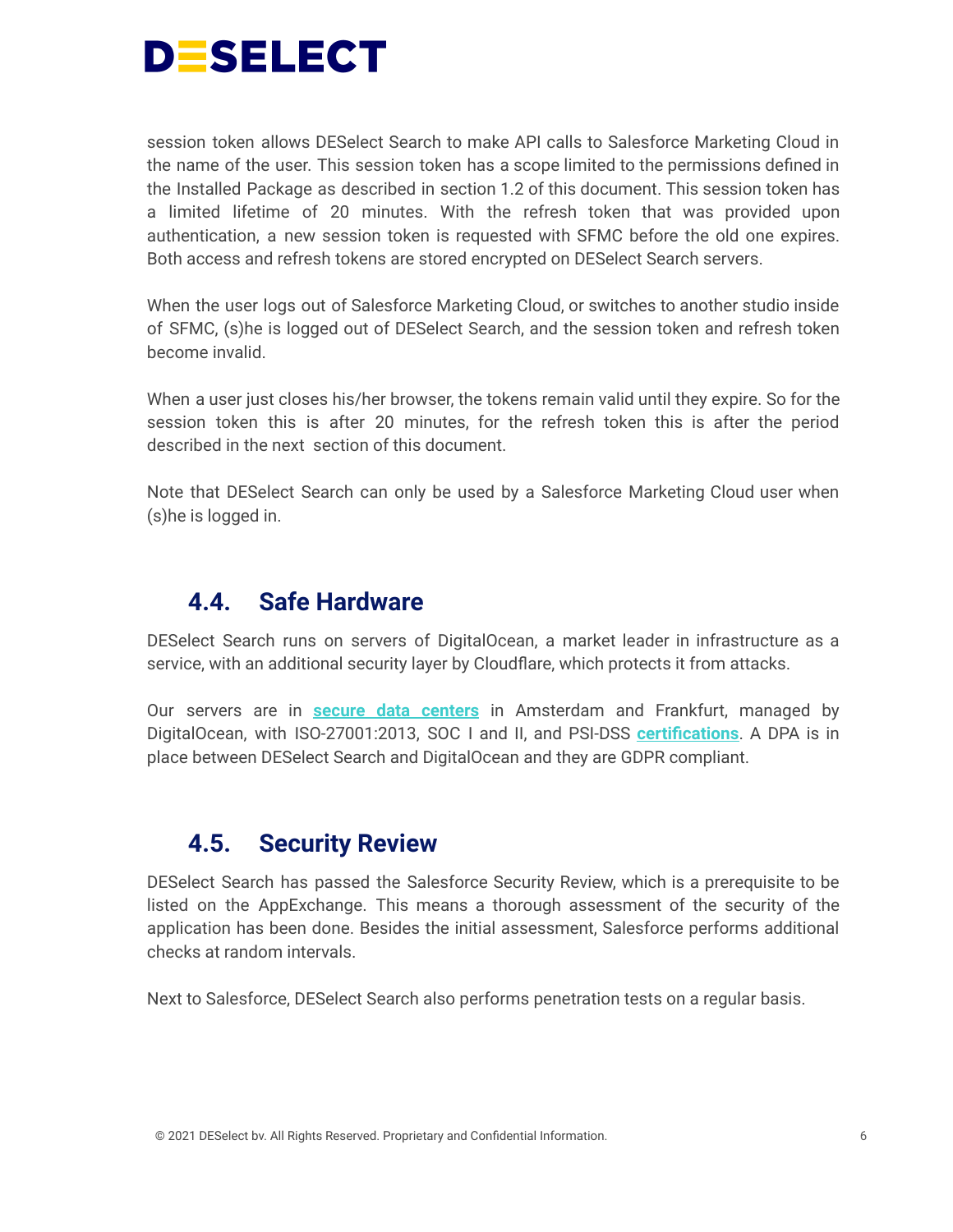# **DESELECT**

# <span id="page-6-1"></span><span id="page-6-0"></span>**5. Data Protection 5.1. Processing of data**

DESelect Search stores the following metadata:

- Some details about your Salesforce Marketing Cloud instance and the installed package, necessary to authenticate users.

- Name, username, and email of every Salesforce Marketing Cloud user that uses DESelect Search.

DESelect does not access any other of your Salesforce Marketing Cloud data. It just passes along a request to the Salesforce Marketing Cloud api, which allows for searching in a different way than in the UI. For example: if a user searches for a data extension with a certain name, DESelect just passes along the search term to Marketing Cloud, and retrieves a list of matching data extensions which are shown to the user. DESelect Search is not able to look at the content of these data extensions.

## <span id="page-6-2"></span>**5.2. Subprocessors**

DESelect Search has one subprocessor, **[DigitalOcean](https://www.digitalocean.com/trust/)**, which hosts the application.

| <b>NAME</b>                | <b>COMPANY BUSINESS REG. NO.</b> | ADDRESS AND LOCATION OF THE<br><b>PERSONAL DATA</b>                                                                                                                                                         | <b>DESCRIPTION OF</b><br><b>PROCESSING</b> |
|----------------------------|----------------------------------|-------------------------------------------------------------------------------------------------------------------------------------------------------------------------------------------------------------|--------------------------------------------|
| DigitalOcean<br><b>LLC</b> | <b>United States</b>             | 101 Avenue of the DigitalOcean datacenter Contains database of<br>Americas 10th Floor AMS3, Science Park 610, the application with<br>New York, NY 10013, 1098 XH Amsterdam, The user<br><b>Netherlands</b> | details<br>and<br>selection metadata.      |

DESelect Search informs customers about changes in subprocessors via email 30 days before the agreement with the new subprocessor goes into effect.

## <span id="page-6-3"></span>**5.3. Termination of Contract**

Unless agreed otherwise, the following policy applies in case of termination of the customer contract for DESelect Search: